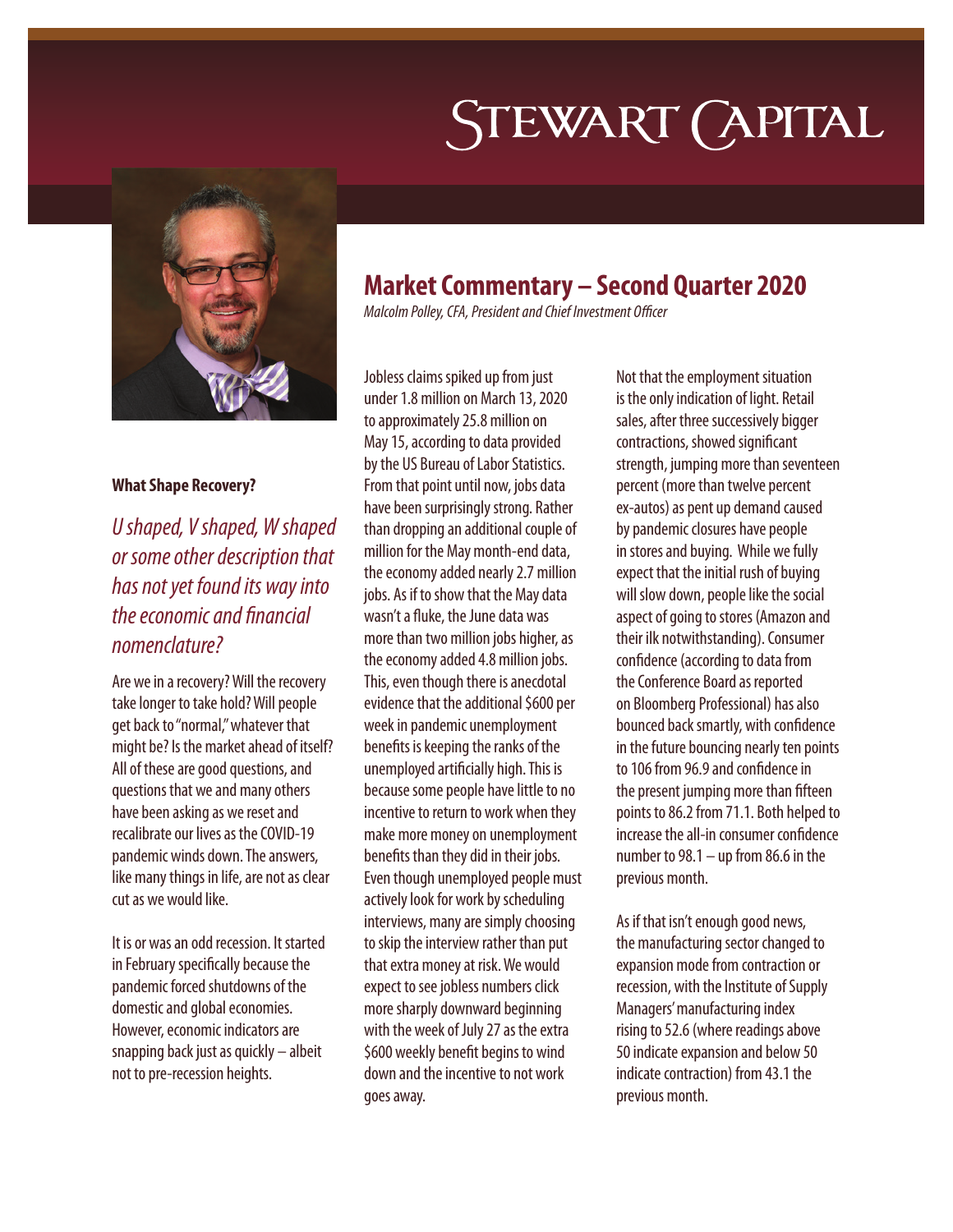So, what shape is the recovery?

*We are less concerned with whether the recovery is V, U or even W shaped. We believe that we are now in a recovery.* 

What is less well understood is just how vigorous that recovery can or will be. What is known, but unstated, is that the pandemic caused phase shifts in processes that should have a huge impact on the domestic and global economy.

#### **Size Matters**

The equity markets have roared back with a vengeance during the second quarter. The NADSAQ has soared to a new high and other broad equity markets are eliminating the losses seen during the Great Bear Market of 2020.

*Yet, returns are not what they would seem and, in our view, do not necessarily provide an adequate view of just what is happening in the market.*

At the bottom, the Standard & Poor's 500 (S&P 500) was down more than 1000 points or 33.92%. From then through the end of the second quarter (June 30, 2020) it came roaring back to finish the period just over 200 points from its mid-February high. In fact, through July 7, 2020, the Index has continued its climb so that it has now moved into positive return territory for the year with a return of 6.88%. (Return is based on

Bloomberg Professional Data as of 7/7/20. Performance is calculated as a weighted average performance as of a point in time on 7/7/20, rather than a rolling weighted average performance calculation that would reflect the daily changing capitalization weights of index components, and may result in a return that differs from that provided by Standard & Poor's.) Yet, as good as the Index (and by inference stocks) seem to have been, not all stocks have done nearly as well.

To fully explain, you need to understand that most stock indices, like the S&P 500, are market capitalization weighted (market cap). This means that the largest companies have a greater impact on returns than smaller companies. In fact, the five largest companies within the S&P 500 make up more than 23% of the total market cap totaling \$6.787 trillion. To put that in perspective, the five largest companies within the index are roughly equal in size to the total market cap of the bottom 75% of companies (\$6.931 trillion), and substantially larger than the bottom half of all companies (\$3.031 trillion) within the index.

While the S&P 500 was up 6.88% through July 7, the average return of all the stocks within the S&P 500 was a negative 9.42% and the average return of the top five was 30.31%. This seems to indicate that there may be some significant dispersion of returns within the universe of stocks that make up the index.

Indeed, the largest stocks within

the index have had a huge impact on the index's returns. To wit, if we remove the top ten stocks by market capitalization from the benchmark and recalculate returns, the index's return drops from positive 6.88% to negative 1.47%. Further, if we only remove the top five stocks from the benchmark and recalculated, the return is still a negative 1.09%. To put it bluntly, if investors didn't own all five of the largest stocks in the S&P 500 then they probably underperformed and potentially in spectacular fashion.

There are similar experiences with the other capitalization weighted indices. For instance, within the NASDAQ Composite Index, the top five names represent more than a third of the market cap of the index and the top ten names represent more than 47% of the total market cap. The top five names are worth more than the bottom 98% of companies combined. The return differential is not as pronounced as that for the smaller, S&P 500 as the index return was 28.85% versus 27.19% without the top five and 21.41% without the top ten, but there is a huge differential in average returns as the average return of the top five was 51.40% as compared to an average return for the composite of 4.76% through 7/8/2020. The big differential between average returns and market cap weighted returns is accounted for by the sheer number of stocks within the NASDAQ Composite Index.

There are even differences within a much smaller index like the S&P MidCap 400. While returns through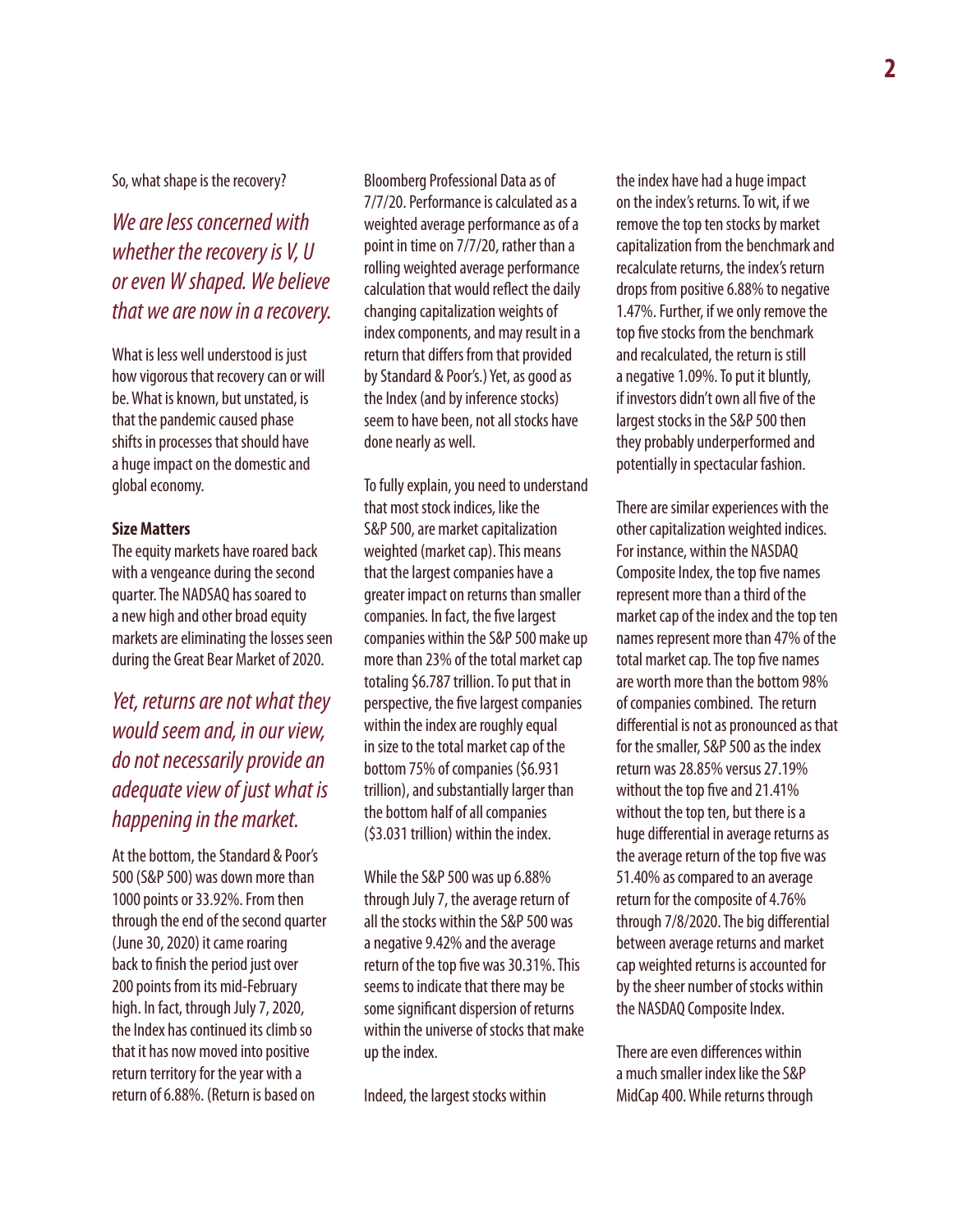7/8/2020 had not turned positive (-5.53%), there was still a reasonably large dispersion of returns when you remove the five and ten largest names and recalculate. Removing the five largest companies saw the index return drop to -7.92% and removing the ten largest saw a further decline to -9.02%, with a spread between the average return of the top five of more than 66% (51.40 vs. -15.64%).

The takeaways should be reasonably clear: The top five or ten stocks within market cap weighted benchmarks drive returns for the benchmarks; and benchmark returns are seldom indicative of average equity returns.

#### **Outlook**

Equity markets have made up most of their pandemic shut-down losses and valuations seem to have gotten ahead of themselves when looked from a benchmark standpoint (see benchmark discussion above). As such, this puts us in a real conundrum.

*With equity markets having seemingly moved ahead of what valuation parameters would indicate, does it make sense to maintain our preference for stocks versus bonds and cash?*

From our standpoint, it eventually comes down to the fact that bond returns will likely be close to zero for the foreseeable future (you need to go out nearly twenty years to get a yield of

1% from Treasury securities) and cash returns will be, effectively, zero for the foreseeable future.

*For those simply looking for return, stocks become the best choice out of decidedly difficult options.*

We believe that equity returns will likely be volatile but muted for the remainder of the year – at least until it becomes clearer which candidate wins the presidency. Even though the calendar has flipped from 2020 to 2021 on analyst estimates, and growth prospects for the S&P 500 over that same period currently expect greater than twenty-nine percent growth year over year (after expectations for a decline from 2019 to 2020 of nearly twelve percent), the PE multiple is still extended at greater than nineteen times expected 2021 earnings. There simply isn't much room for PE expansion.

While bigger is better has certainly provided a haven from the current economic storm, valuations do matter. We would not be surprised to see a spike in volatility as pandemic-related news flips from day to day and as we get closer to the presidential election.

We also don't believe that bonds will provide much shelter in a storm. As we indicated in last quarter's commentary, ultra-low bond yields translate into longer bond duration and, by definition, greater volatility. While we are not expecting the Fed to shift its rate stance for the foreseeable future, they do not (directly) control the entirety of the Treasury yield curve. As such, while the low end of the curve should sit in place for some time, the longer end of the yield curve could jump around a bit creating unwanted volatility. This could be doubly problematic for credit investors (i.e., anything not a Treasury security) as credit spreads bounce around depending on the outlook for the economy or sectors of the economy.

For the time being, we are maintaining our preference for stock investments versus bonds or cash, realizing that while the equity indices might have extended valuations, that does not necessarily extend to the entirety of the equity universe.

### **Strategy Overview**

*We like to use volatility to our advantage as volatility causes mis-pricings, and mis-pricings lead to opportunities.* 

As we stated last quarter, the trick is making sure that one is pricing it correctly. Pricing volatility/risk gives us the option of deciding if the risks with which we are presented are worth the rewards offered, realizing that we don't have to make the decision to buy. Time and patience often reward investors.

In our mind, making sure that we are appropriately compensated for the risks that we take is the single most important decision investors